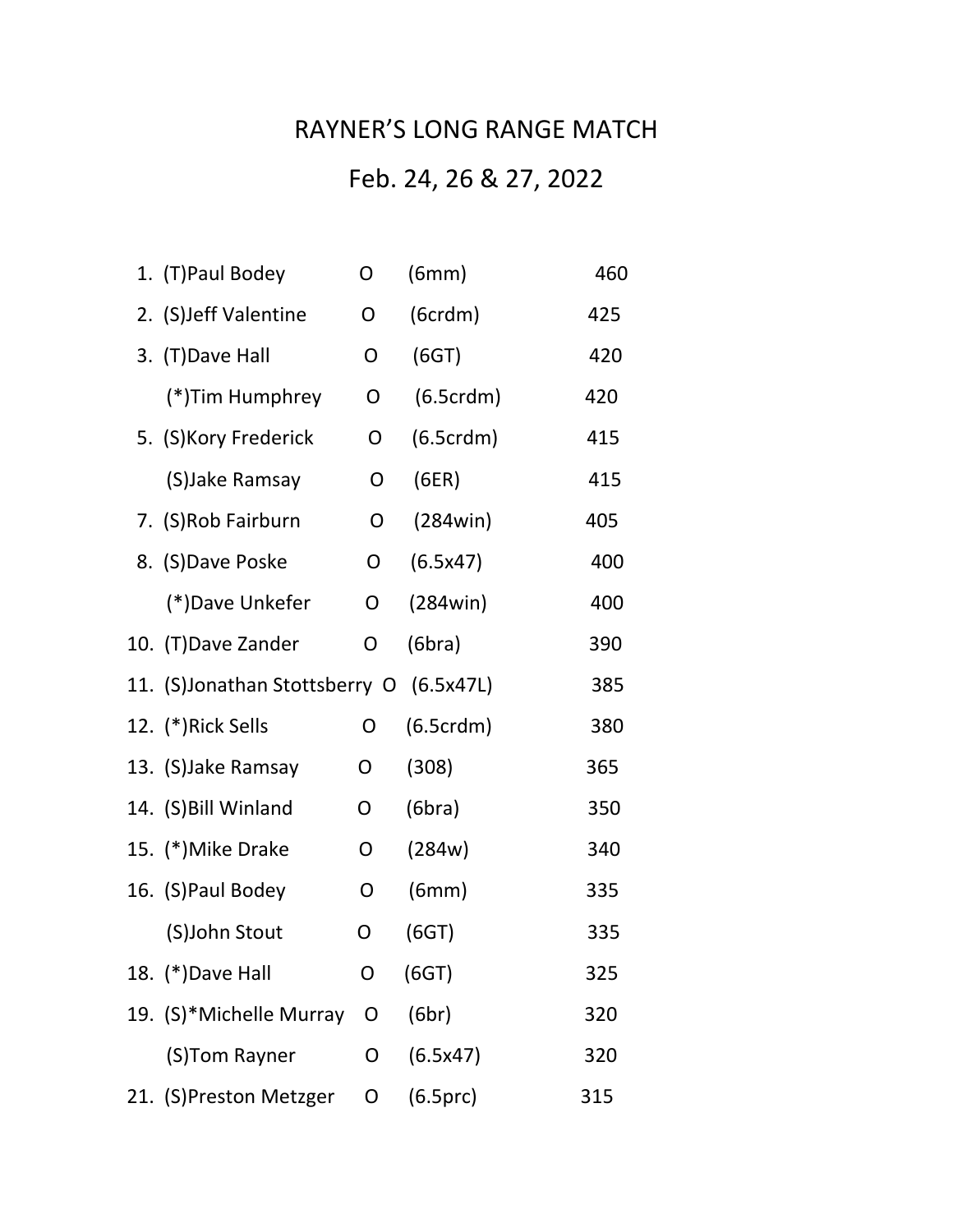| 22. (*) Tom Groves          | O | (6.5crdm) | 305 |  |
|-----------------------------|---|-----------|-----|--|
| (S) Brien Murray            | O | (6crdm)   | 305 |  |
| 24. (S) Graham Alexander    | O | (6.5crdm) | 295 |  |
| (*) Billy Cherrington       | O | (6.5x55)  | 295 |  |
| (*)Kevin Leezer             | O | (6.5crdm) | 295 |  |
| (S)Braydon Stocklin         | 0 | (6.5x47)  | 295 |  |
| (S)*Elizabeth Stottsberry O |   | (6.5crdm) | 295 |  |
| 29. (T) Dave Hall           | O | (308)     | 290 |  |
| 30. (S)*Abigail Murray**    | O | (6br)     | 285 |  |
| 31. (S) Ramy Basily         | O | (6.5crdm) | 280 |  |
| (*)Mike Drake               | O | (6d)      | 280 |  |
| (S)Michael Williams         | O | (6.5crdm) | 280 |  |
| 34. (S)Bob Barnhart         | O | (6.5crdm) | 275 |  |
| (*)Chuck Ewing              | O | (6x47L)   | 275 |  |
| (S) Dewayne Squires         | O | (223)     | 275 |  |
| (S)Dave Zander              |   | (6bra)    | 275 |  |
| 38. (*)Chris Blaney         | O | (6.5crdm) | 270 |  |
| (*)Tom Rayner               | O | (7mm/m)   | 270 |  |
| 40. (*)Carey Emory          | O | (6xc)     | 255 |  |
| (*) Paul Fullard            | O | (308w)    | 255 |  |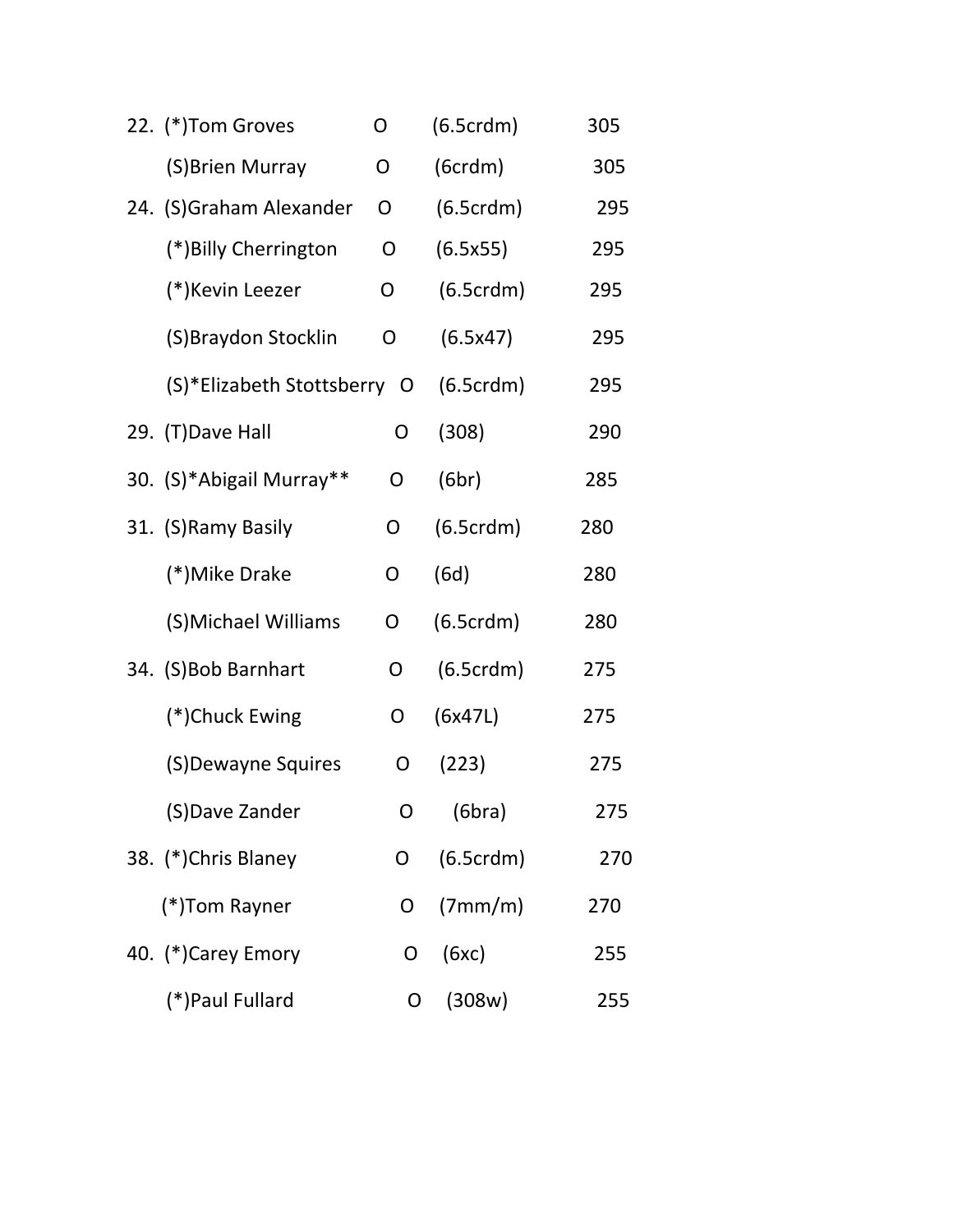| 42. (*) Tim Francis     | O            | (6.5prc)  | 250 |
|-------------------------|--------------|-----------|-----|
| (S)Todd Gesler          | H.           | (6.5x47L) | 250 |
| (S) Brian Livingston    | O            | (6GT)     | 250 |
| (*)Randy Wise           | н            | (308w)    | 250 |
| 46. (*) Rich Harris     | O            | (6crdm)   | 245 |
| (T)Tom Rayner           | O            | (223R)    | 245 |
| 48. (*)Alex Pedder      | O            | (6.5crdm) | 240 |
| (S)Rob Zimmer           | O            | (6.5crdm) | 240 |
| 50. (*)*Kelly Matthews  | O            | (6br)     | 235 |
| (*) Aaron Walser        | O            | (6.5crdm) | 235 |
| 52. (T)Graham Alexander | O            | (6.5x284) | 230 |
| (S) Brien Murray        | O            | (7rmg)    | 230 |
| 54. (*) Dave Hall       | O            | (308)     | 225 |
| 55. (S) Wayne Powell    | O            | (6.5x47)  | 220 |
| 56. (S)Denny Brackney   | O            | (7mm)     | 215 |
| (S) Kory Frederick      | O            | (338L)    | 215 |
| 58. (*)AJ McNeal        | $\mathsf{O}$ | (6.5x47)  | 210 |
| 59. (T)Brian Stuttler   | O            | (6.5crdm) | 205 |
| 60. (S) Mike Bunter     | O            | (223)     | 200 |
| 61. (S)*Olivia Stocklin | 0            | (6x47)    | 195 |